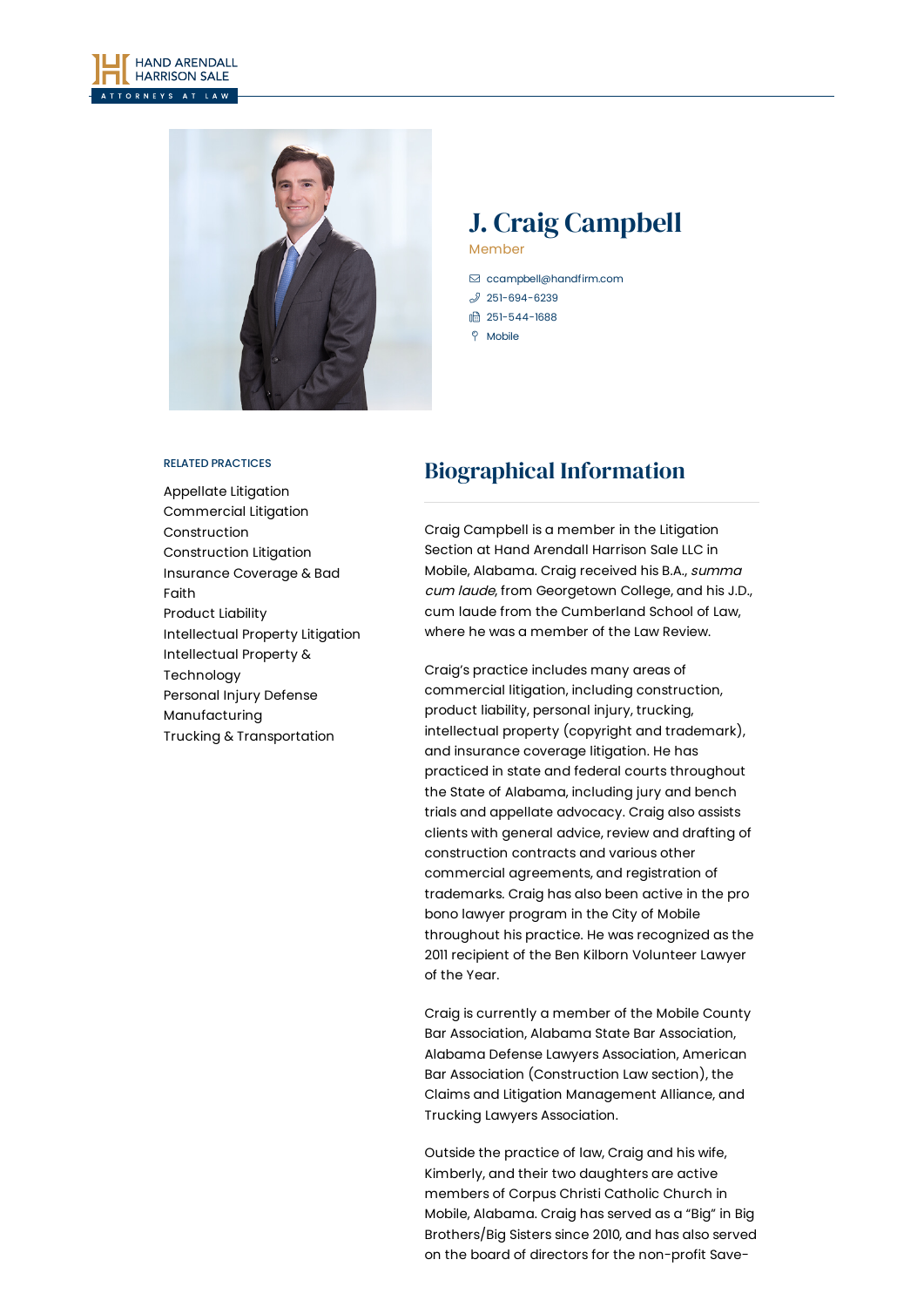A-Stray. Craig is also a member of the Senior Bowl Committee, as well as an active participant in USTA league tennis.

### Admissions

Alabama State Bar, 2006

### Education

- J.D., Cumberland School of Law, cum laude, 2006
- B.A., Georgetown College, summa cum laude, 2003

## Additional Information

**Civic and Professional Affiliations** 

- Mobile County Bar Association
- Alabama State Bar Association
- Alabama Defense Lawyers Association
- **\*** Senior Bowl Committee
- American Bar Association Forum on the Construction Industry
- Claims and Litigation Management Alliance

#### Publications and Presentations

- Co-Author, "Construction Laws and Customs: Alabama," Practical Law Real Estate (Dec. 2015)
- Co-Author, "Discovery Deskbook for Construction Disputes," American Bar Association Forum on the Construction Industry, 2nd Edition (2015)
- Mr. Campbell presented a mock trial presentation to the Alabama Trucking Association's Safety and Maintenance Management Council on May 19, 2015 and October 24th, 2013 in Montgomery. Click here to read more.
- " "It's Not Who you Paid, It's Why You Paid It -Middle District analyzes Alabama law regarding the voluntary payment defense," Alabama Defense Lawyers Association Journal, Volume 26, No. 1, page 27.
- "Endangered Species Reintroduction Coming to Alabama," The EnLaw, Volume 14, No. 1 – Page 3.
- "The Meaning of the Griffin Ruling" presented at the "Alabama Toxic Torts Litigation: Life after the Griffin Ruling" CLE, May 19, 2008, Birmingham, Alabama.

#### Representative Cases

 $\cdot$  In the Matter of Arbitration between Escapes! To the Shores Condominium Owners Association, Inc., et al. v. Hoar Construction, LLC, et al., (American Arbitration Association Nov. 2, 2021,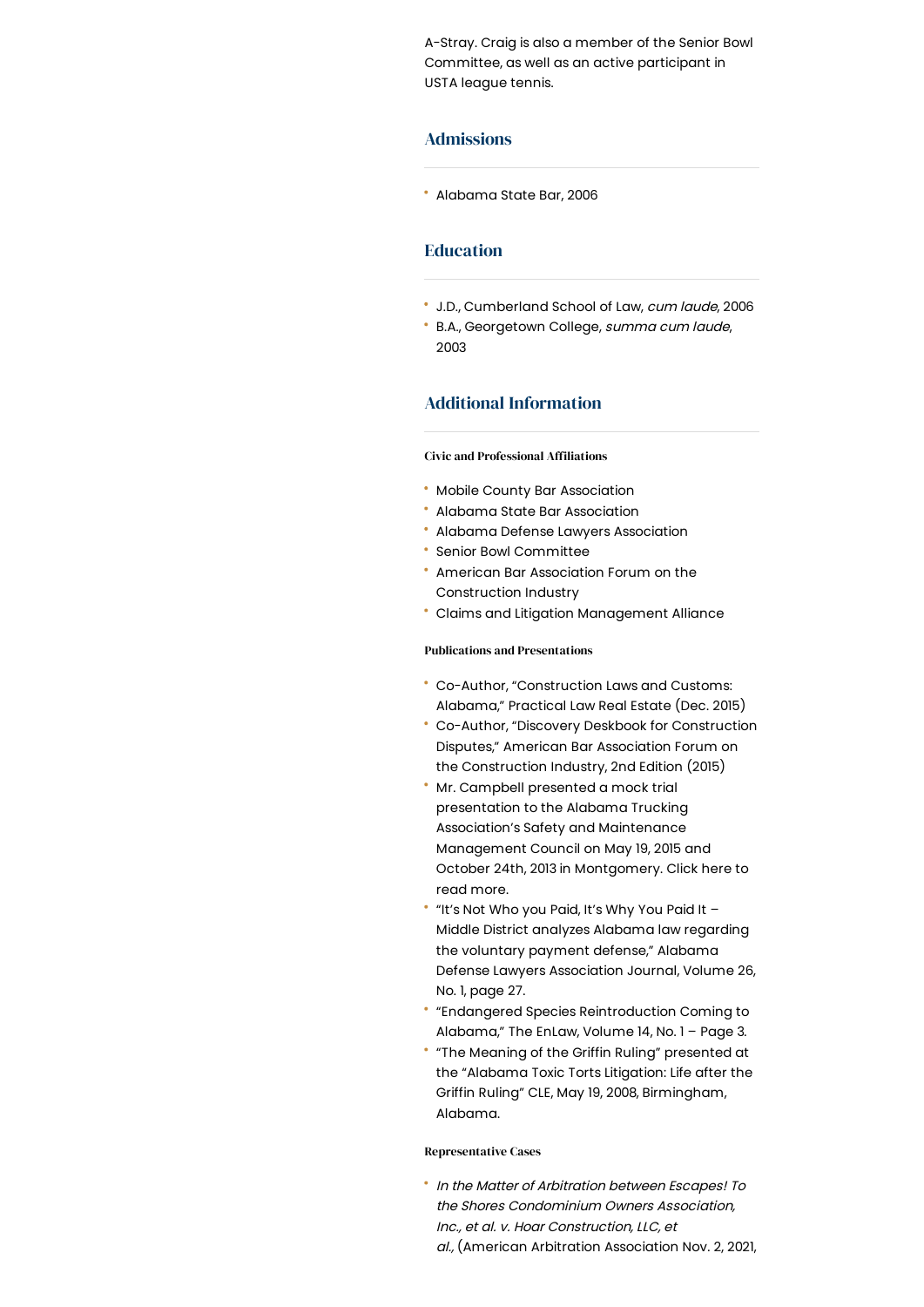with judgment entered by the Baldwin County Circuit Court Dec. 2, 2021) (following seven-day hearing, defense verdict in favor of caulking subcontractor client in construction defect case involving 80-unit condominium project in Orange Beach, Alabama).

- Grupo HGM Tecnologias Submarina, S.A. v. Energy Subsea, LLC,, et al., (S.D. Ala. Oct. 13, 2021) (bench verdict in favor of client petroleum industry undersea salvage support company against defendant undersea work contractor and its principal on claims of breach of contract and fraud (assisted as local counsel)).
- Martha Faye Brannon, et al. v. Swanson Logistics, LLC, et al., (M.D. Ala. May 13, 2021) (achieved dismissal of injury and property damage claims filed by guardian of underage driver against client trucking company).
- ZP NO. 314, LLC v. ILM Capital, LLC, et al., (S.D. Ala. May 29, 2020) (bench verdict in favor of client student housing facility owner against competing student housing facility owner on claims of unfair competition under the Lanham Act  $(15 U.S.C. 1125(a))$  and trademark infringement and unfair practices under the Alabama Code (Ala. Code 8-12-1, et seq.)).
- James P. Hofius, et al. v. Advance Auto Parts, Inc. d/b/a Carauest Auto, et al., (Cir. Ct. Mobile Co., Ala., December 10, 2019) (summary judgment in favor of two clients, one a refractory materials contractor and the other an automobile body shop, on plaintiff's asbestos exposure claim).
- ILM Operations, LLC, et al. v. ZP NO. 314, LLC, et al., (Cir. Ct. Mobile Co., Ala. October 31, 2018) (successful defense of a dispute between competing student housing facility owners, including claims of trespass, conversion, misappropriation of trade secrets, tortious interference, and civil conspiracy).
- ALIMGMT Alabama, Inc., et al. v. Team Holdings, LLC, (Ala. S.C., case no. 1160262, October 13, 2017) (affirming judgment in favor of client landowner on breach of lease and personal guaranty claims and on tenant's fraud counterclaims).
- IBI Group Michigan LLC f/k/a Giffels LLC v. Outokumpu Stainless USA LLC, et. al., (Cir. Ct. Mobile Co., Ala., September 19, 2017) (achieving dismissal with prejudice as to multi-million dollar third-party indemnity claim against client construction contractor).
- Team Holdings, LLC v. ALIMGMT Alabama, Inc., et al., (Cir. Ct. Mobile Co., Ala., November 21, 2016) (bench verdict in favor of client landowner on breach of lease and personal guaranty claims and on tenant's fraud counterclaims).
- Adam Hudson v. SAIA Motor Freight Line, LLC, et al., (Cir. Ct. Mobile Co., Ala., Jan. 8, 2016) (dismissal of personal injury claim against client trucking company and its driver).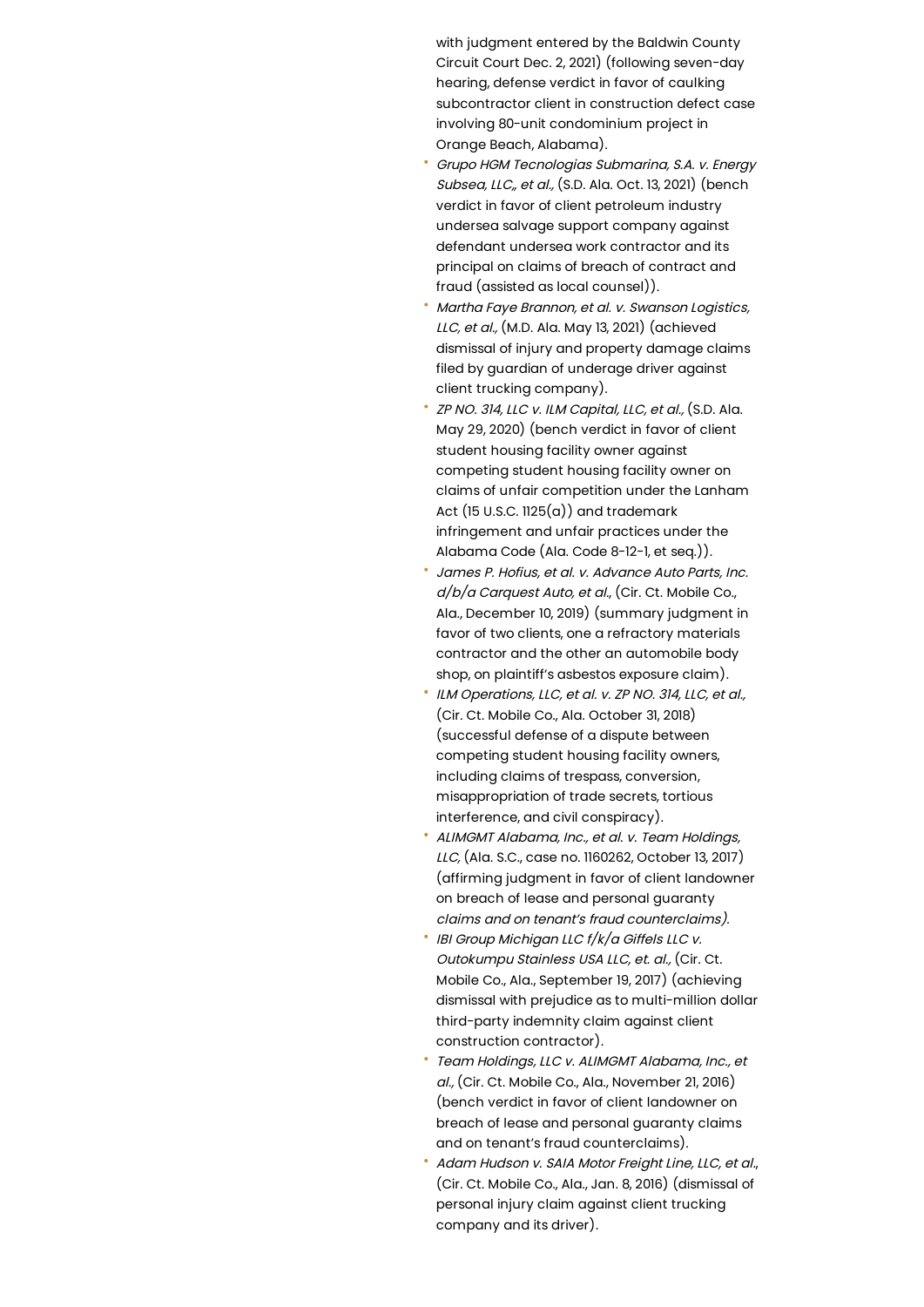- SAIA Motor Freight Line, LLC v. Adam Hudson, (Dist. Ct. Mobile Co., Ala. Oct. 19, 2015) (bench verdict in favor of client trucking company on client's property damage claim stemming from motor vehicle accident).
- Batchelor's Residential Service, LLC v. Paul D. Robinson, (Dist. Ct. Mobile Co., Ala. July 19, 2015) (bench verdict in favor of employer enforcing employment contract).
- Slidell Oil Company v. One Stop, Inc., (Cir. Ct. Choctaw Co., Ala. March 4, 2015) (summary judgment in favor of client oil company on client's claim to collect debt owed on an open account).
- Batchelor's Residential Service, LLC v. Robert Royse, (Dist. Ct. of Mobile Co., Ala. Feb. 5, 2015) (bench verdict in favor of employer enforcing non-compete agreement).
- Big Jim's Pawn Company, Inc., et al. v. Target Corporation, et al., (Cir. Ct. Jefferson Co., Ala., June 18, 2014) (summary judgment in favor of client Target Corporation on claims of defamation, slander of title, tortious interference with a business relationship, and malicious prosecution).
- Wiggins v. Billy Barnes Enterprises, Inc., (Ala. Civ. App., case no. 2121032, June 6, 2014) (affirming summary judament in favor of client trucking company on wrongful death claim).
- McClendon v. Target Corporation, (Cir. Ct. St. Clair Co., Ala., Aug. 28, 2013) (summary judgment in favor of client Target Corporation on claim of malicious prosecution).
- Robinson v. SAIA Motor Freight Line, LLC, (Cir. Ct. Mobile Co., Ala., July 19, 2013) (dismissal of personal injury and property damage claims against client trucking company).
- Wiggins v. Billy Barnes Enterprises, Inc., (Cir. Ct. Monroe Co., Ala., Feb. 25, 2013) (summary judgment in favor of client trucking company on wrongful death claim).
- Greyhound Lines, Inc. v. The Goodyear Tire & Rubber Co., (M.D. Ala., Oct. 29, 2009) (unreported decision dismissing plaintiff's claims for economic losses resulting from bus accident).
- Chance v. Clayton Corporation, (N.D. Ala., July 2009) (following removal from Circuit Court of Tuscaloosa County, Ala., unreported dismissal of toxic exposure personal injury claim against client manufacturer of polyurethane mine foam).
- Southern Cal Transport v. Rowell, (Cir. Ct. Monroe Co., Ala., Oct. 6, 2008) (jury verdict in favor of client trucking company on both client's property damage claim and defendant's property damage counterclaim stemming from motor vehicle accident).

Awards

Mobile Bay [Monthly](https://mobilebaymag.com/mobile-bays-2015-class-of-40-under-forty/) 40 Under 40, Class of 2015